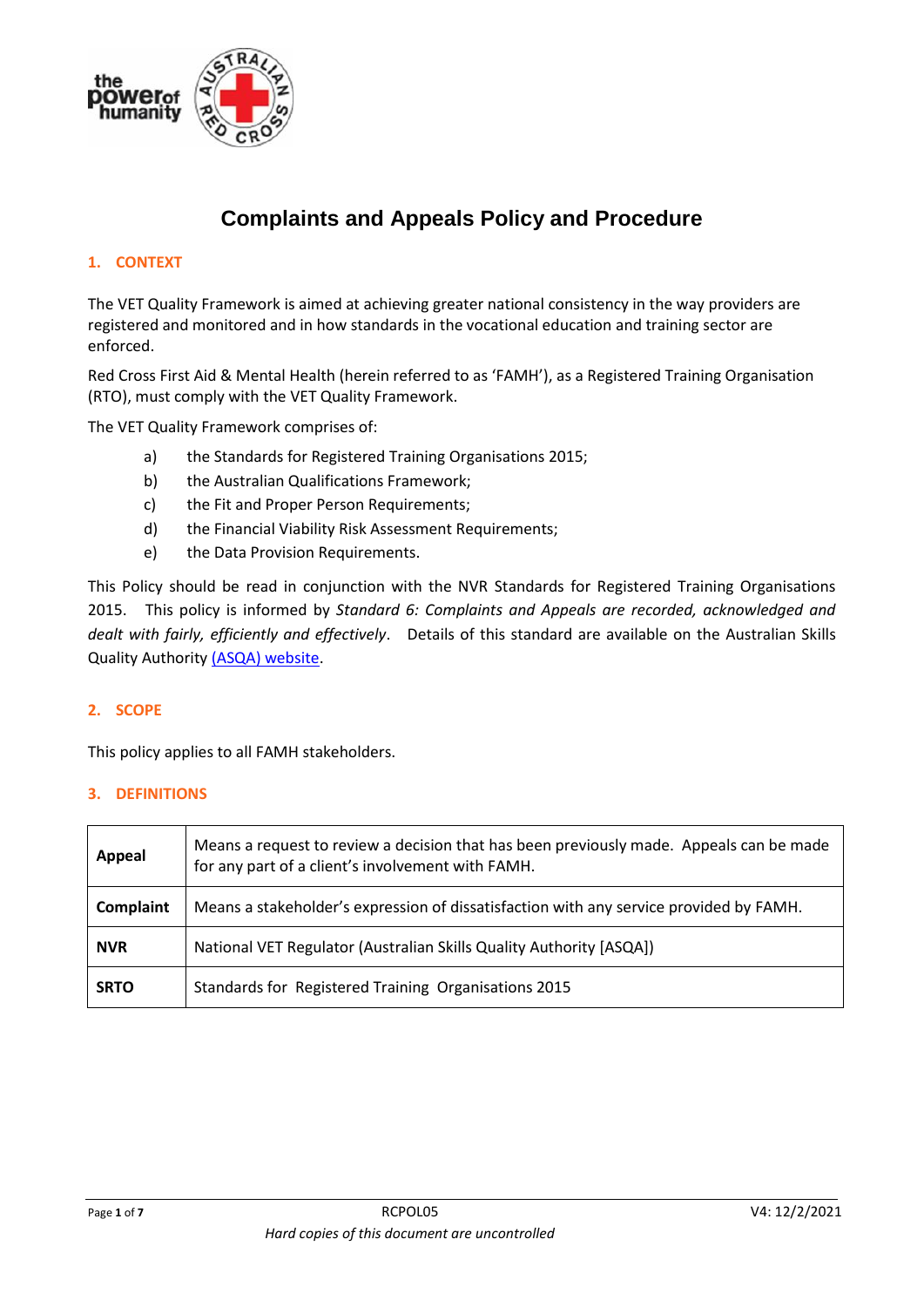

#### **4. STATEMENT OF POLICY**

#### **4.1 Complaints and appeals system**

- 4.1.1 FAMH will endeavour to provide satisfactory services to all its stakeholders during their course of their interaction with the Training Department.
- 4.1.2 Despite all efforts of FAMH to provide satisfactory services to its stakeholders, complaints may arise requiring formal resolution.
- 4.1.3 FAMH is committed to developing and maintaining an effective, timely, fair and equitable complaints and appeals system which is easily accessible and offered to complainants and appellants at no charge. FAMH ensures:
	- (i) a culture that views complaints and appeals as an opportunity to improve the organisation and how it works;
	- (ii) a complaints and appeals system that is client focused and helps FAMH to prevent these events from recurring;
	- (iii) complaints and appeals are resolved promptly, objectively, with sensitivity and in complete confidentiality;
	- (iv) that the views of each complainant, appellant and respondent are respected and that any party to complaint or appeal is not discriminated against nor victimised;
	- (v) that there is a consistent response to complaints and appeals;
	- (vi) that students are fully informed of their right to lodge a complaint or appeal; and
	- (vii) person(s) responsible for investigating the complaint will not be the subject of the complaint or appeal.
- 4.1.4 All formal complaints, appeals and their outcomes will be recorded in the Complaints & Appeals Register. In addition, the register will be regularly reviewed and used as an opportunity for improvement and reflection.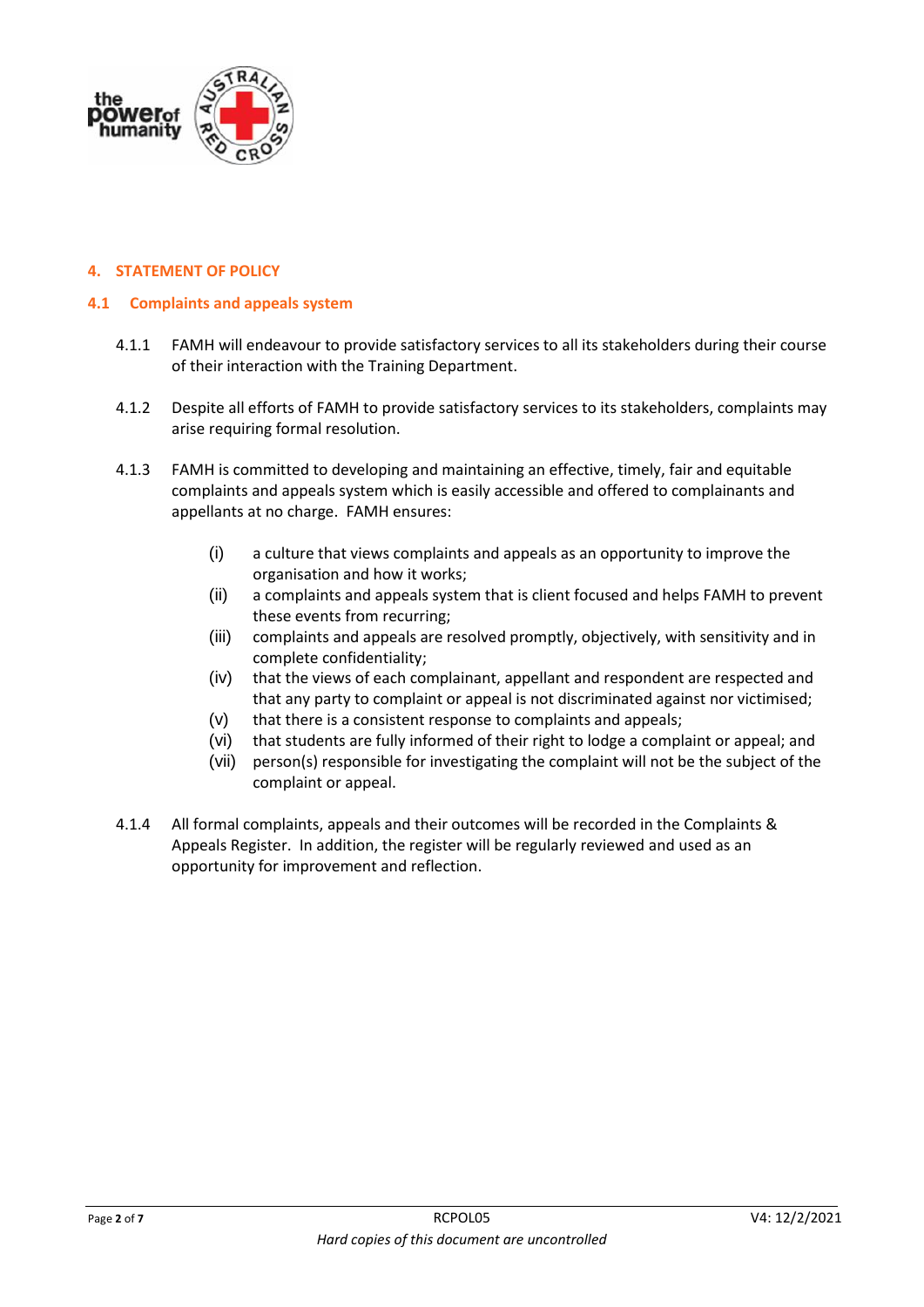

## **4.2 Nature of complaints and appeals**

- 4.2.1 Complaints and appeals may be made in relation to any of FAMH activities and decisions such as:
	- (i) the application or enrolment process and decision;
	- (ii) the quality of education provided, including access or lack of access to resources and facilities;
	- (iii) the content or structure of a course and its delivery;
	- (iv) training and assessment matters, including student progress, assessment (see 4.3), curriculum and awards;
	- (v) access to personal records;
	- (vi) decisions made by FAMH.;
	- (vii) unethical practices or criminal behaviour undertaken by a FAMH staff member or student; and
	- (viii) allegations by staff or students of harassment, bullying or discrimination.

#### **4.3 Assessment appeals**

- 4.3.1 Students have the right to make an appeal against the academic decisions made by FAMH.
- 4.3.2 Grounds for appeal against an assessment decision may only be made on limited grounds:
	- (i) the student was not provided with a sufficient course outline explaining the assessment process;
	- (ii) the assessment process was not carried out inline with the course outline provided to the student;
	- (iii) the student's needs (e.g. LLN issues, disability) were not taken into consideration where appropriate;
	- (iv) the assessment process did not meet the requirements of the relevant training package;
	- (v) the student genuinely believes there has been an administrative error in the calculation of their assessment mark;
	- (vi) alleged bias or incompetence of the trainer/assessor; and
	- (vii) faulty or inappropriate equipment or facilities provided to undertake the assessment.

#### **4.4 Resolving issues before they become a complaint**

4.4.1 Students, clients and FAMH staff are encouraged, wherever possible; to resolve concerns or difficulties directly with the person(s) concerned to deal with the issue before it becomes a formal complaint. FAMH staff will be available to assist complainants resolve their issues at this level.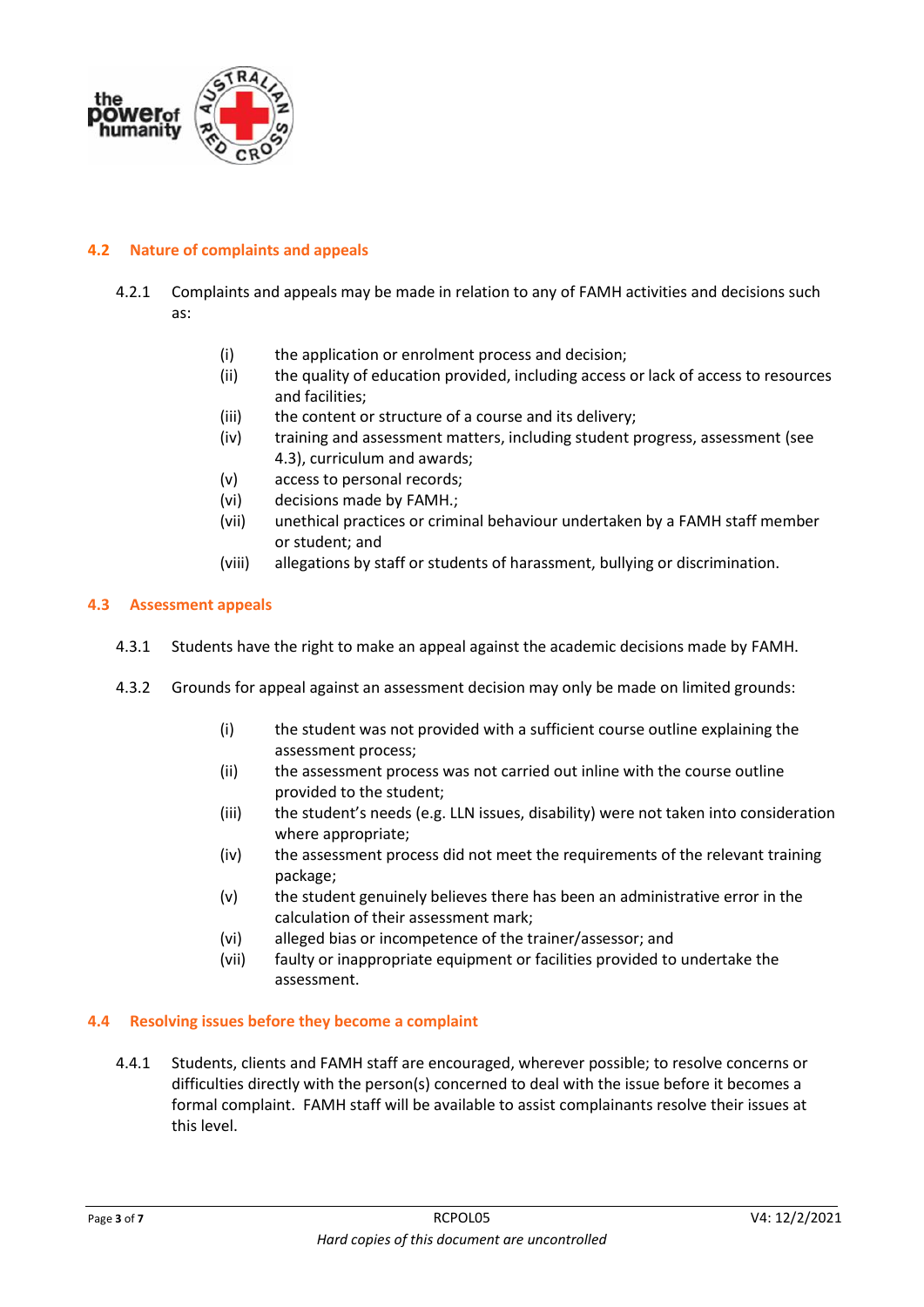

#### **4.5 Lodging complaints and appeals**

- 4.5.1 All formal complaints, internal appeals and assessment appeals can be received by phone, email or in writing.
- 4.5.2 The complaint or appeal will be formally registered into the complaints register. This triggers an investigation and corrective action process involving relevant FAMH managers and staff. The process is tracked through to resolution and complaint closure using the complaints register.
- 4.5.3 All parties are encouraged to approach matters with an open view and attempt to resolve problems through discussion and conciliation. FAMH acknowledges the need for an appropriate independent party to mediate where an appropriate outcome cannot be reached internally
- 4.5.4 Appeals must be made within ten (10) working days of the original decision having been made.

#### **4.6 Resolution timeframes**

- 4.6.1 All formal complaints and appeals will be responded to efficiently to ensure an effective resolution within a reasonable timeframe.
- 4.6.2 FAMH will acknowledge receipt of formal complaints and appeals to the complainant/appellant within two (2) working days upon receive such a complaint or appeal.
- 4.6.3 FAMH will endeavour to resolve formal internal complaints and appeals within twenty (20) working days or as soon as practicable upon receipt of the formal complaint or appeal. However in some cases, particularly if the matter is complex, the resolution may take longer, in which case, complainants and appellants will be advised of an extended timeframe.
- 4.6.4 FAMH is unable to define a resolution timeframe where a matter has been taken before an external appeals process.

#### **4.7 Enrolment status**

- 4.7.1 Where a student chooses to access this policy, FAMH will maintain the student's enrolment while the internal complaints and appeals process is ongoing.
- 4.7.2 Where the student chooses to access this policy, and the matter has been taken before an external appeals process, FAMH is not obliged to maintain the student's enrolment during the external appeals process.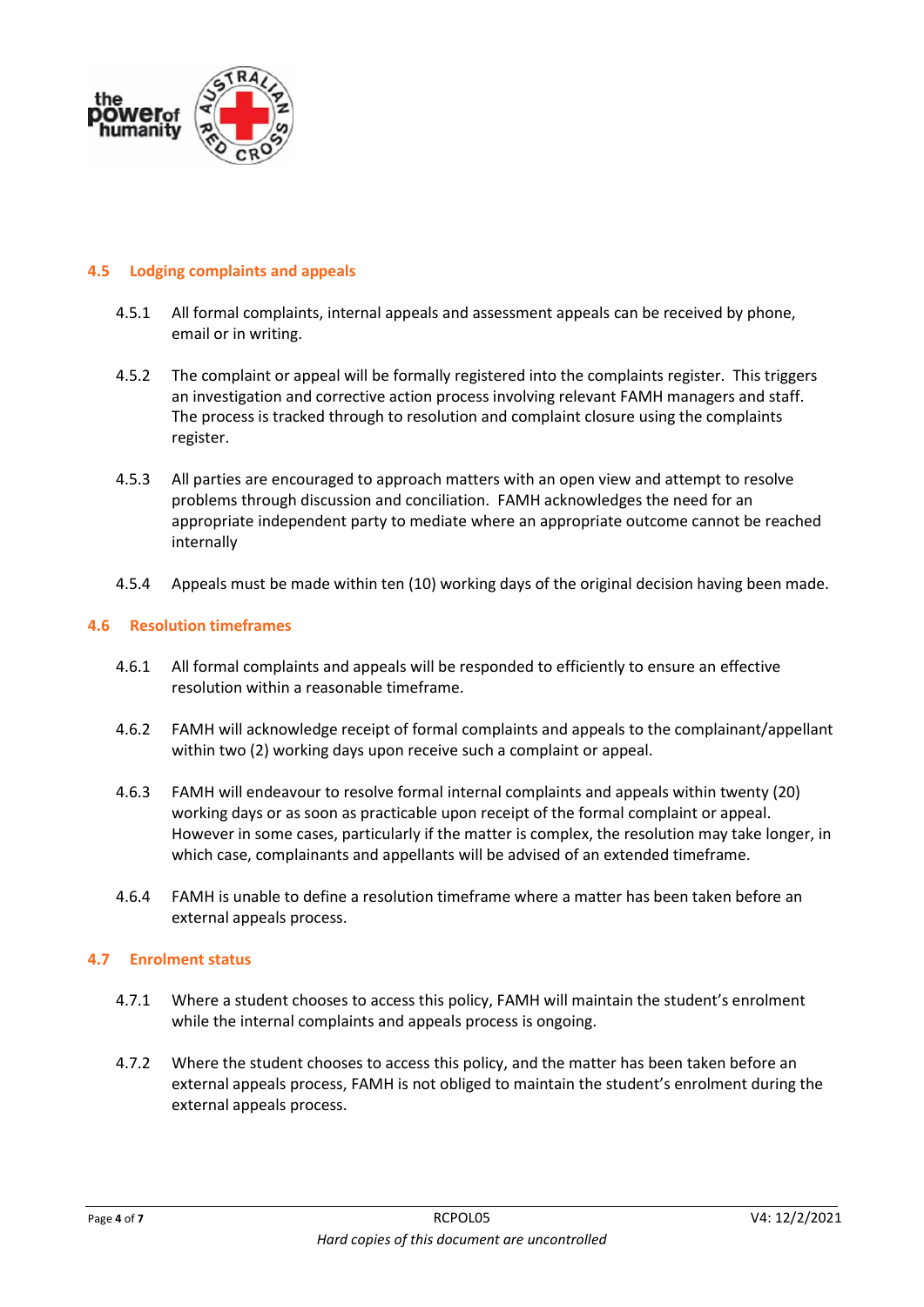

#### **4.8 Continuous improvement cycle**

4.8.1 Where the complaint or appeal is identified as an area for improvement, FAMH will link the complaint or appeal to the continuous improvement cycle and action according to *RCPOL06 Continuous Improvement Policy*.

#### **4.9 Record keeping and confidentiality**

4.9.1 A written record of all complaints, appeals and outcomes handled under this policy shall be maintained for a period of two (2) years to allow all parties to the complaint or appeal appropriate access to those records.

#### **4.10 Non-limitation of policy**

- 4.10.1 This policy and the related procedures do not replace or modify those or any other responsibilities which may arise under policies or under statue or any other law. Nothing in this policy and the related procedures limits the rights of the individuals to take action under Australia's Consumer Protection laws.
- 4.10.2 This policy does not circumscribe an individual's rights to pursue other legal remedies.

# **PROCEDURE**

#### **1.0 Informal complaint**

|     | <b>Action</b> | <b>Details</b>                                                            | <b>Responsibility</b> |
|-----|---------------|---------------------------------------------------------------------------|-----------------------|
| 1.1 | Making an     | Complainants/appellants are encouraged to resolve concerns or Complainant |                       |
|     | informal      | difficulties directly with the person(s) concerned to deal with           |                       |
|     | complaint     | the issue before making a formal complaint.                               |                       |
|     |               | FAMH staff should be available to assist in resolving issues at           |                       |
|     |               | this level.                                                               |                       |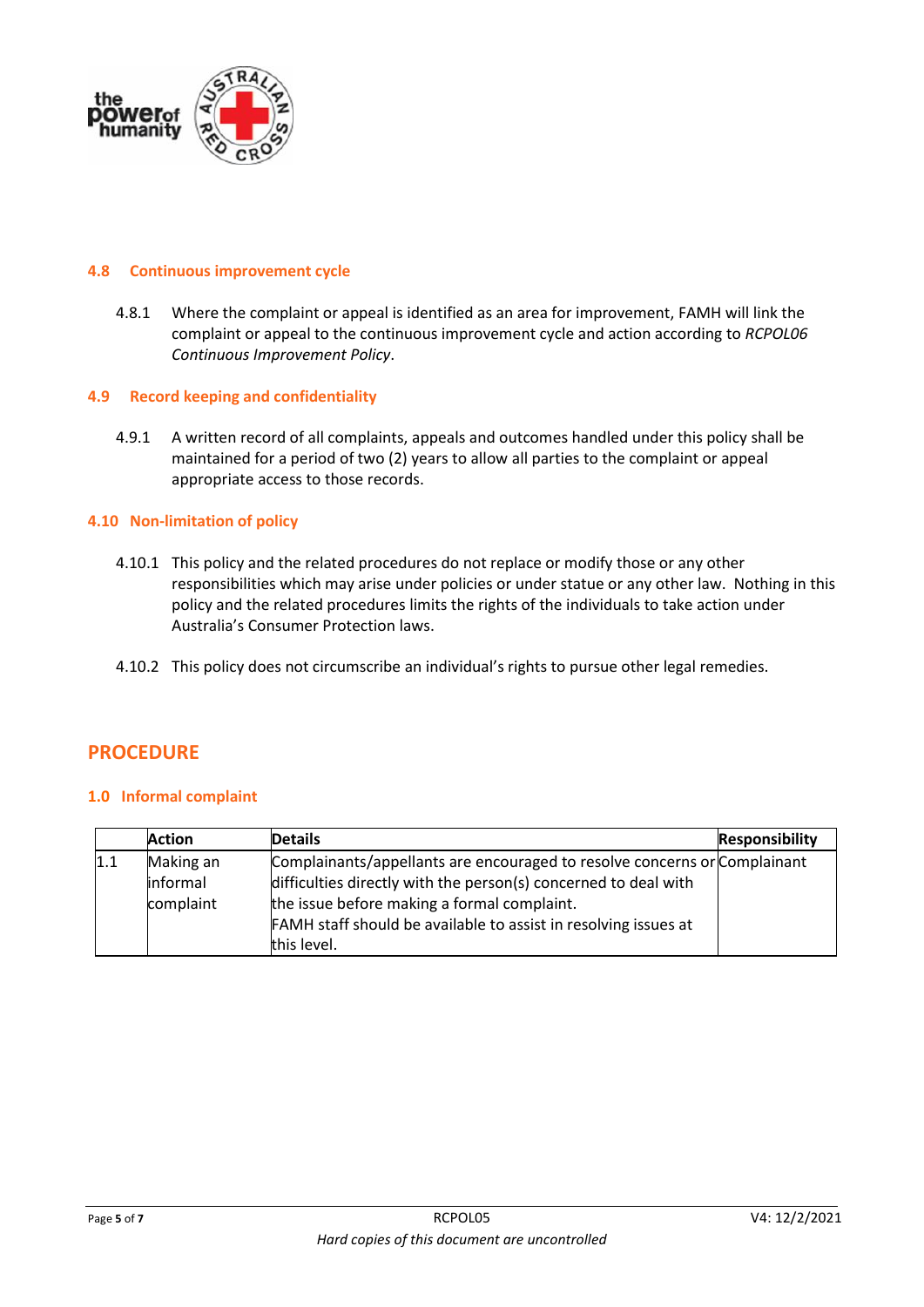

# **2.0 Formal complaint**

|     | <b>Action</b>                                   | <b>Details</b>                                                                                                                                                                                                                                                                                                                                                                                                                                                                                                                                                                                                                                                                                                         | <b>Responsibility</b>                     |
|-----|-------------------------------------------------|------------------------------------------------------------------------------------------------------------------------------------------------------------------------------------------------------------------------------------------------------------------------------------------------------------------------------------------------------------------------------------------------------------------------------------------------------------------------------------------------------------------------------------------------------------------------------------------------------------------------------------------------------------------------------------------------------------------------|-------------------------------------------|
| 2.1 | Making formal<br>complaint/appeal<br>in writing | Formal complaints/appeals can be made in writing through<br>email, letter or the FAMH Complaints and Appeals form.<br>Where a complaint/appeal is made verbally, advise the<br>customer to submit it in writing.<br>When making a complaint/appeal, the customer should<br>provide as much information as possible to enable FAMH to<br>investigate appropriately and determine an appropriate<br>solution.                                                                                                                                                                                                                                                                                                            | Complainant                               |
| 2.2 | Acknowledge<br>receipt                          | Acknowledge receipt of the complaint or appeal to the<br>customer and email to the Quality Team within two (2) working<br>days upon receipt of the written complaint.                                                                                                                                                                                                                                                                                                                                                                                                                                                                                                                                                  | <b>Quality Team</b>                       |
| 2.3 |                                                 | Record complaint Enter complaint details into the Complaints & Appeals<br>Register.<br>Assign responsibility for resolving the complaint to the<br>relevant FAMH manager/ staff member and advise of<br>timeframe.                                                                                                                                                                                                                                                                                                                                                                                                                                                                                                     | <b>Quality Team</b>                       |
| 2.4 | Investigate and<br>review complaint             | Investigate and review complaint. This may include delegating<br>the process to a more appropriate person, however the<br>assigned staff retains responsibility for ensuring the process<br>has been followed through.<br>Request further details from the complainant and respondent<br>as required. This may be sought via written or verbal request,<br>or meetings with the parties individually.<br>Where a meeting has been requested, the complainant has the<br>right to have another person of their choice present at<br>the meeting.<br>Make a record of any corrective actions taken, resolutions<br>reached or continual improvement actions using the<br>complaints and continual improvement registers. | Quality<br>And or<br>Delegated<br>Manager |